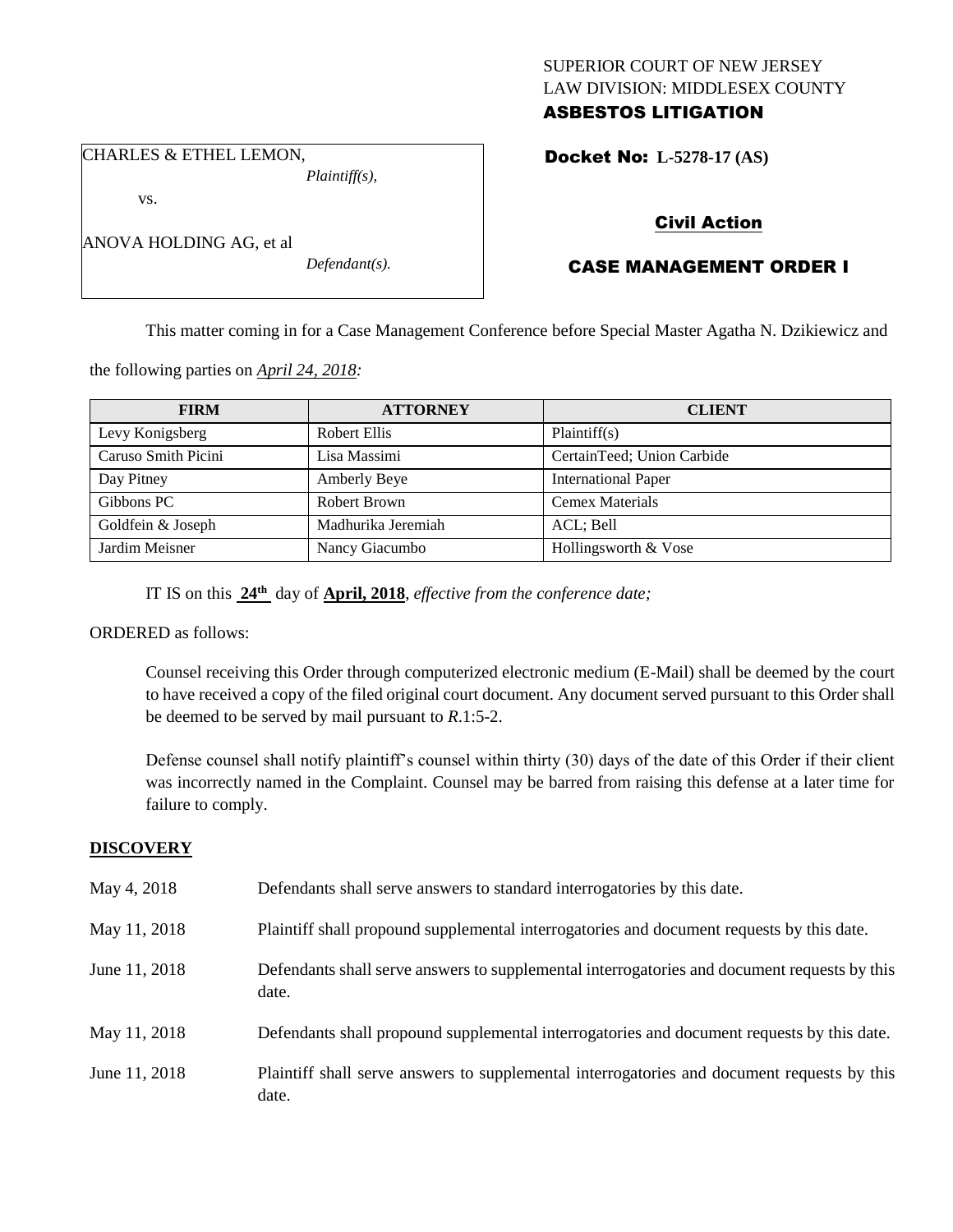- July 20, 2018 Fact discovery, including depositions, shall be completed by this date. Plaintiff's counsel shall contact the Special Master within one week of this deadline if all fact discovery is not completed.
- August 17, 2018 Depositions of corporate representatives shall be completed by this date.

#### **EARLY SETTLEMENT**

October 19, 2018 Settlement demands shall be served on all counsel and the Special Master by this date.

### **SUMMARY JUDGMENT MOTION PRACTICE**

- October 19, 2018 Plaintiff's counsel shall advise, in writing, of intent not to oppose motions by this date.
- November 2, 2018 Summary judgment motions shall be filed no later than this date.
- November 30, 2018 Last return date for summary judgment motions.

#### **MEDICAL DEFENSE**

- October 15, 2018 Plaintiff shall serve medical expert reports by this date.
- October 15, 2018 Upon request by defense counsel, plaintiff is to arrange for the transfer of pathology specimens and x-rays, if any, by this date.
- January 11, 2019 Defendants shall identify its medical experts and serve medical reports, if any, by this date. In addition, defendants shall notify plaintiff's counsel (as well as all counsel of record) of a joinder in an expert medical defense by this date.

## **LIABILITY EXPERT REPORTS**

- October 15, 2018 Plaintiff shall identify its liability experts and serve liability expert reports or a certified expert statement by this date or waive any opportunity to rely on liability expert testimony.
- January 11, 2019 Defendants shall identify its liability experts and serve liability expert reports, if any, by this date or waive any opportunity to rely on liability expert testimony.

### **EXPERT DEPOSITIONS**

January 31, 2019 Expert depositions shall be completed by this date. To the extent that plaintiff and defendant generic experts have been deposed before, the parties seeking that deposition in this case must file an application before the Special Master and demonstrate the necessity for that deposition. To the extent possible, documents requested in a deposition notice directed to an expert shall be produced three days in advance of the expert deposition. The expert shall not be required to produce documents that are readily accessible in the public domain.

#### **PRE-TRIAL AND TRIAL**

January 16, 2019 @ 1:30pm Settlement conference. All defense counsel shall appear with authority to negotiate settlement and have a representative authorized to negotiate settlement available by phone. Any request to be excused from the settlement conference shall be made to the Special Master no later than 4:00pm of the day prior to the conference.

 $\_$  ,  $\_$  ,  $\_$  ,  $\_$  ,  $\_$  ,  $\_$  ,  $\_$  ,  $\_$  ,  $\_$  ,  $\_$  ,  $\_$  ,  $\_$  ,  $\_$  ,  $\_$  ,  $\_$  ,  $\_$  ,  $\_$  ,  $\_$  ,  $\_$  ,  $\_$  ,  $\_$  ,  $\_$  ,  $\_$  ,  $\_$  ,  $\_$  ,  $\_$  ,  $\_$  ,  $\_$  ,  $\_$  ,  $\_$  ,  $\_$  ,  $\_$  ,  $\_$  ,  $\_$  ,  $\_$  ,  $\_$  ,  $\_$  ,